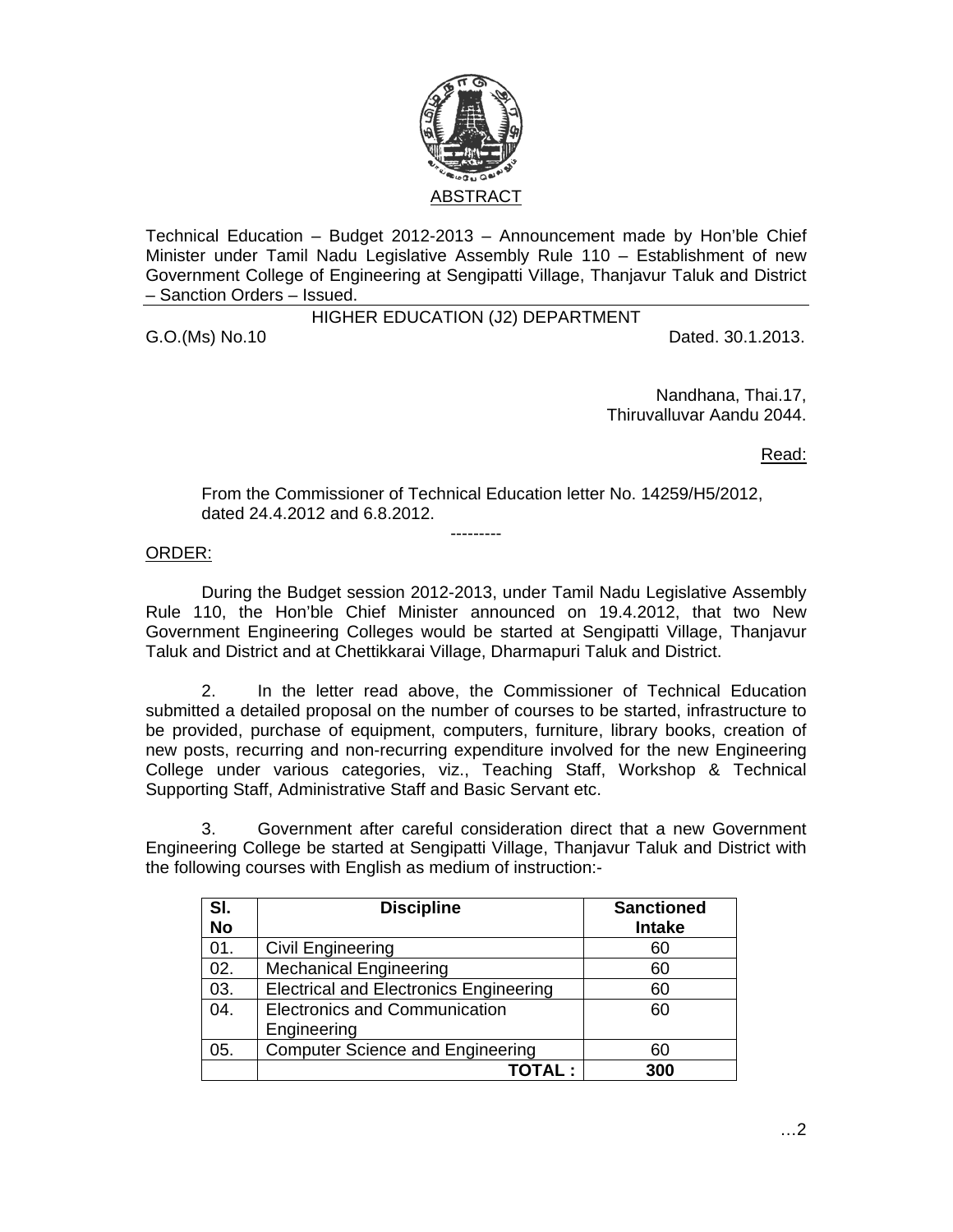- 4. Government also accord,
- (i) administrative sanction for creation of staff, construction of buildings and purchase of equipment, computer, furniture, library books etc., at a total outlay of Rs.8989.54 lakh (Rupees eighty nine crores, eighty nine lakhs and fifty four thousand only) as detailed below:-

| SI.<br><b>No</b>                                         | <b>Description</b>            | <b>Details of Expenditure</b><br>[Rs. In Lakhs] |         |         |         | <b>TOTAL</b><br><b>EXPENDIT</b>        |  |  |  |
|----------------------------------------------------------|-------------------------------|-------------------------------------------------|---------|---------|---------|----------------------------------------|--|--|--|
|                                                          |                               | 2012-13                                         | 2013-14 | 2014-15 | 2015-16 | <b>URE</b><br>[Rs. In<br><b>Lakhs]</b> |  |  |  |
| <b>RECURRING EXPENDITURE:</b>                            |                               |                                                 |         |         |         |                                        |  |  |  |
| 1                                                        | Salary for Faculty<br>& Staff | 515.00                                          | 831.00  | 1069.00 | 1271.00 | 3686.00                                |  |  |  |
| <b>NON-RECURRING EXPENDITURE:</b>                        |                               |                                                 |         |         |         |                                        |  |  |  |
| <b>EQUIPMENT, COMPUTERS, FURNITURE AND LIBRARY BOOKS</b> |                               |                                                 |         |         |         |                                        |  |  |  |
| $\overline{2}$                                           | Equipment                     | 15.00                                           | 120.00  | 135.00  | 15.00   | 285.00                                 |  |  |  |
| 3                                                        | Computers                     | 30.00                                           | 80.00   | 30.00   | 10.00   | 150.00                                 |  |  |  |
| $\overline{4}$                                           | Furniture                     | 15.00                                           | 35.00   | 35.00   | 15.00   | 100.00                                 |  |  |  |
| 5                                                        | Library Books &<br>e-Journals | 14.00                                           | 15.00   | 21.00   | 15.00   | 65.00                                  |  |  |  |
| 6                                                        | Construction of<br>buildings  | 1375.93                                         | 1145.48 | 1119.29 | 924.64  | 4565.34                                |  |  |  |
| $\overline{7}$                                           | The lump sum<br>provision     | 34.55                                           | 34.55   | 34.55   | 34.55   | 138.20                                 |  |  |  |
|                                                          | <b>TOTAL</b>                  | 1484.48                                         | 1430.03 | 1374.84 | 1014.19 | 5303.54                                |  |  |  |
|                                                          | <b>Grant total</b>            | 1999.48                                         | 2261.03 | 2443.84 | 2285.19 | 8989.54                                |  |  |  |

- (ii) financial sanction is also accorded to the tune of Rs.1410.48 lakh (Rupees fourteen crores, ten lakhs and forty eight thousand only) towards expenditure for construction of building;
- (iii) The detailed sanction of staff and other non-recurring expenditure (Rs.74 lakh) for the first and subsequent academic years will be accorded separately.

5. The Government further appoint Prof. (Tmt) A.Mala, Principal (i/c), Alagappa Chettiar College of Engineering and Technology, Karaikudi as Special Officer to carry out work related to obtaining All India Council for Technical Education approval.

 6. The orders on sanction of detailed plan and estimates for construction of building will be issued separately based on the proposals from the Commissioner of Technical Education.